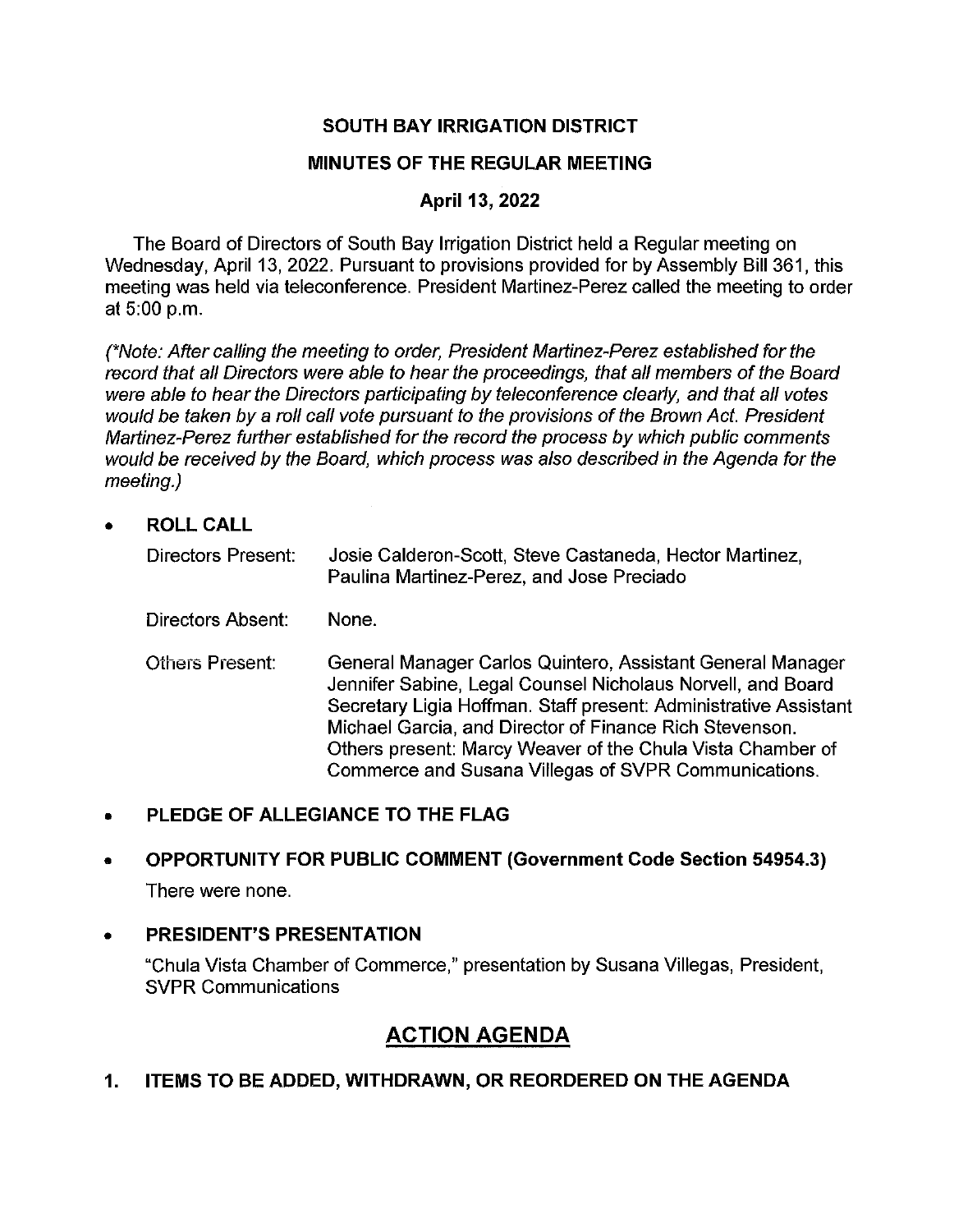Per General Manager Quintero's request, the Board concurred to reorder item 4 before item 2.

## **4. NEW BUSINESS**

Findings to Continue Holding Remote/Teleconference Meetings pursuant to Assembly Bill 361

**Director Castaneda made a motion, seconded by Director Martinez,** that the Board make the following findings:

- 1) The Governor-declared COVID-19 State of Emergency remains in effect and the Board has reconsidered the circumstances of the COVID-19 State of Emergency:
- 2) State or local officials continue to impose or recommend measures to promote social distancing: and
- 3) For the next thirty (30) days, the meetings of the Board of Directors shall be held pursuant to the provisions of Government Code section 54953(e), allowing legislative body members and members of the public to participate in meetings remotely in accordance with that section. **The motion carried unanimously.**
- **2. APPROVAL OF MINUTES-** Regular Meeting of March 9, 2022

**Director Martinez made a motion, seconded by Director Castaneda,** that the Board approve the minutes of the March 9, 2022 Regular meeting. **The motion carried unanimously.** 

# **3. APPROVAL OF DEMANDS AND WARRANTS**

**Director Castaneda made a motion, seconded by Director Martinez,** that the Board approve warrants 11976 through 11982. **The motion carried unanimously.** 

## **5. APPROVAL OF DIRECTORS' ATTENDANCE AT MEETINGS AND FUTURE AGENDA ITEMS**

Per diem approval for Director Castaneda's attendance at the SCEDC Membership Luncheon, Chula Vista, CA - April 6, 2022

**President Martinez-Perez made a motion, seconded by Director Calderon-Scott,**  that the Board approve per diem for Director Castaneda's attendance at the SCEDC Membership Luncheon, Chula Vista, CA -April 6, 2022. **The motion carried unanimously.** 

# **REPORTS AND INFORMATIONAL ITEMS**

# **6. FEBRUARY 2022 FINANCIAL REPORTS**

The report was provided for information only